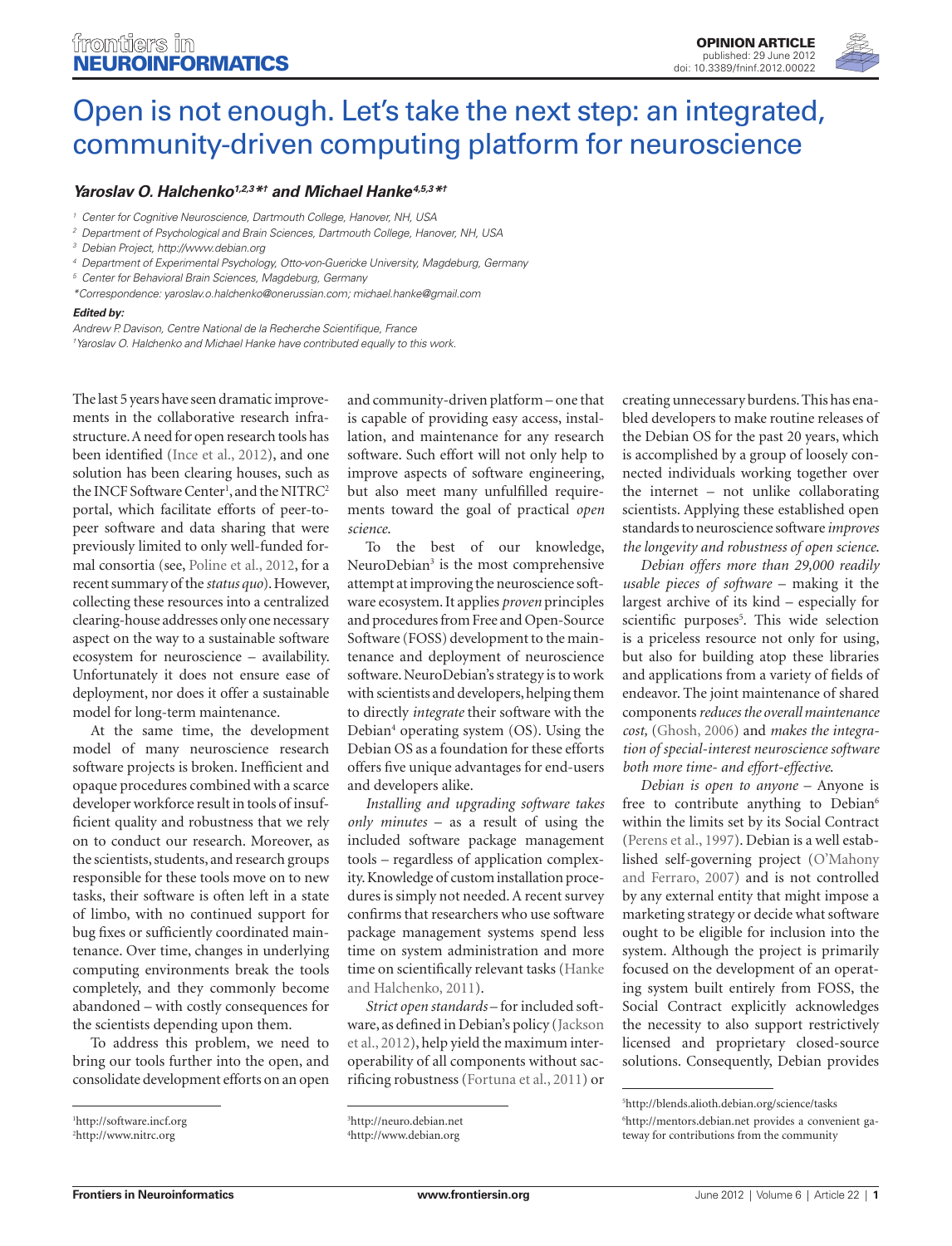all required tools and infrastructure to build and distribute non-free software as well. Debian's "do-ocracy" principle puts the person(s) contributing completely in charge of the details of their contribution. This aspect allows for integration of any software directly into the Debian system, while also being able to rely on its existing infrastructure (bug tracking system, software repositories with more than a hundred mirrors worldwide, etc.). As a result, this largely *abolishes the need for a researchspecific software distribution infrastructure*.

*Standardization of binary and source distributions promotes reproducibility* – both for troubleshooting and results. Additionally, standardized source packages encourage contributions by other developers – even ones who may be unfamiliar with the specific purpose of a piece of software. This *helps to mitigate the shortage of man-power for research software maintenance*.

We believe that these advantages make the Debian software ecosystem an ideal environment for consolidating neuroscience research software. The Debian OS has been ported to numerous hardware architectures and runs natively on any hardware relevant for neuroscience research. Additionally, through means of virtualization an entire system can be deployed in cloud-computing scenarios<sup>7</sup> or run alongside commercial OS's (e.g., OS X and MS Windows), thus making neuroscience software universally available.

For the past 6 years, NeuroDebian has consistently proven the validity of these points, especially regarding the efficiency of the Debian platform. NeuroDebian is largely the result of two researchers working in their spare time, with the help of a handful of additional volunteers<sup>8</sup>. Despite never having received direct institutional funding and having only limited man-power, today NeuroDebian software packages are used by thousands of researchers in hundreds of labs world-wide<sup>9</sup> – with a current growth of about 20 new subscriptions each day (**Figure 1**). What had originally started as a small project to deploy neuroimagingrelated software for personal convenience, now provides software for many related

disciplines – electrophysiology, neural modeling, psychophysics, and distributed computing – thus enhancing its utility for multi-modal or multi-disciplinary projects. Over 50 packages have successfully migrated from NeuroDebian into Debian, which are now officially part of the Debian OS and its more than 100<sup>10</sup> derived GNU/Linux distributions, such as Ubuntu<sup>11</sup> (developed by Canonical Ltd.). By virtue of collaboration with other related efforts inside the Debian project (Debian Med<sup>12</sup> and Debian Science<sup>13</sup>), Debian offers an impressive set of several hundred special-purpose tools of relevance for neuroscience research computing environments. As a result, the 2011 release of Debian 6.0 became the first OS to offer comprehensive support for neuroimaging research<sup>14</sup>. Moreover, the upcoming release of Debian 7.0 will nearly double the number of neuroscience-related packages already included in Debian.

To complement these "official" packages, NeuroDebian provides a large number of additional software packages in a supplementary repository. This includes software which is still in the integration process, as well as "backports" of recent research software releases for older versions of Debian and Ubuntu – addressing researchers' desire to combine the latest software technology with a stable computing platform. The NeuroDebian repository network (eight community-provided mirrors in six countries; see **Figure 1**) also distributes various data packages that are frequently used in research or teaching activities, such as stereotaxic atlases and example datasets<sup>15</sup>.

Apart from individual packages, NeuroDebian offers a complete Virtual Machine (VM) that can be used on *any* major operating system. VMs are a popular approach for streamlining the deployment of complex research software on less science-savvy platforms (Hanke and Halchenko, 2011), and to facilitate collaborative work through the availability of a common computing environment (see the strategy of the 2nd winner of "The Executable Paper Grand Challenge" by Elsevier, Gorp and Mazanek, 2011). Instead of being tuned for a single tool, such as VMs offered by individual research groups for their own particular software, the NeuroDebian VM is designed to offer a *multitude* of integrated research software. The NeuroDebian VM has been downloaded more than 2900 times, and is frequently used for educational workshops. Students are provided with a *fully functional* computing environment, which they can explore and take home alongside other course materials after the workshop or seminar has ended<sup>16</sup>. With such versatility, NeuroDebian offers a reliable foundation for day-to-day research activities. One such indicator for the robustness of the (Neuro)Debian system can be seen from the growing number of derivative works that are being built upon it<sup>17</sup>. To our knowledge, NeuroDebian serves as the basis for several virtual appliances (e.g., XNAT; Marcus et al., 2007), the Lin4Neuro distribution (Nemoto et al., 2011), as well as the NITRC Computational Environment<sup>18</sup>.

NeuroDebian has shown that by adopting established tools and workflows it is possible to create a powerful integrated environment with minimal investment – offering a practical solution that is compliant with all proposed requirements for transparency of research software (Morin et al., 2012). Our vision for the future of neuroscience research software is one where the whole scientific community fully embraces the principles of the FOSS movement. This will accelerate the dissemination of new software technologies, foster efforts to improve software quality, and facilitate reproducible research – eventually leading to a universally available, truly comprehensive, and sustainable integrated computing platform. To achieve this goal, it is necessary to distribute the work in a way that does not represent an additional and unnecessary burden for the individual scientist: (1) Developers of research software need to *encourage and facilitate external contributions*. This requires public access

<sup>7</sup> <http://wiki.debian.org/Cloud/AmazonEC2Image> 8 <http://neuro.debian.net/pkgs.html#by-maintainer> for an up-to-date list of contributors 9 <http://neuro.debian.net/testimonials.html>

<sup>1</sup>[0http://distrowatch.com/search.php?basedon=Debian](http://distrowatch.com/search.php?basedon=Debian) 11<www.ubuntu.com>

<sup>12</sup><http://wiki.debian.org/DebianMed>

<sup>13</sup><http://wiki.debian.org/DebianScience> 14[http://www.debian.org/releases/stable/i386/release-](http://www.debian.org/releases/stable/i386/release-notes/ch-whats-new.en.html#id401109)

[notes/ch-whats-new.en.html#id401109](http://www.debian.org/releases/stable/i386/release-notes/ch-whats-new.en.html#id401109) 15[http://neuro.debian.net/pkglists/pkgs-by\\_release-](http://neuro.debian.net/pkglists/pkgs-by_release-datasets_%28data%29.html)

[datasets\\_%28data%29.html](http://neuro.debian.net/pkglists/pkgs-by_release-datasets_%28data%29.html)

<sup>16</sup>[http://neuro.debian.net/testimonials-topics.](http://neuro.debian.net/testimonials-topics.html#virtualization) [html#virtualization](http://neuro.debian.net/testimonials-topics.html#virtualization)

<sup>1</sup>[7http://neuro.debian.net/derivatives.html](http://neuro.debian.net/derivatives.html)

<sup>18</sup>[http://www.nitrc.org/plugins/mwiki/index.php/](http://www.nitrc.org/plugins/mwiki/index.php/nitrc:NITRC_Computational_Environment) [nitrc:NITRC\\_Computational\\_Environment](http://www.nitrc.org/plugins/mwiki/index.php/nitrc:NITRC_Computational_Environment)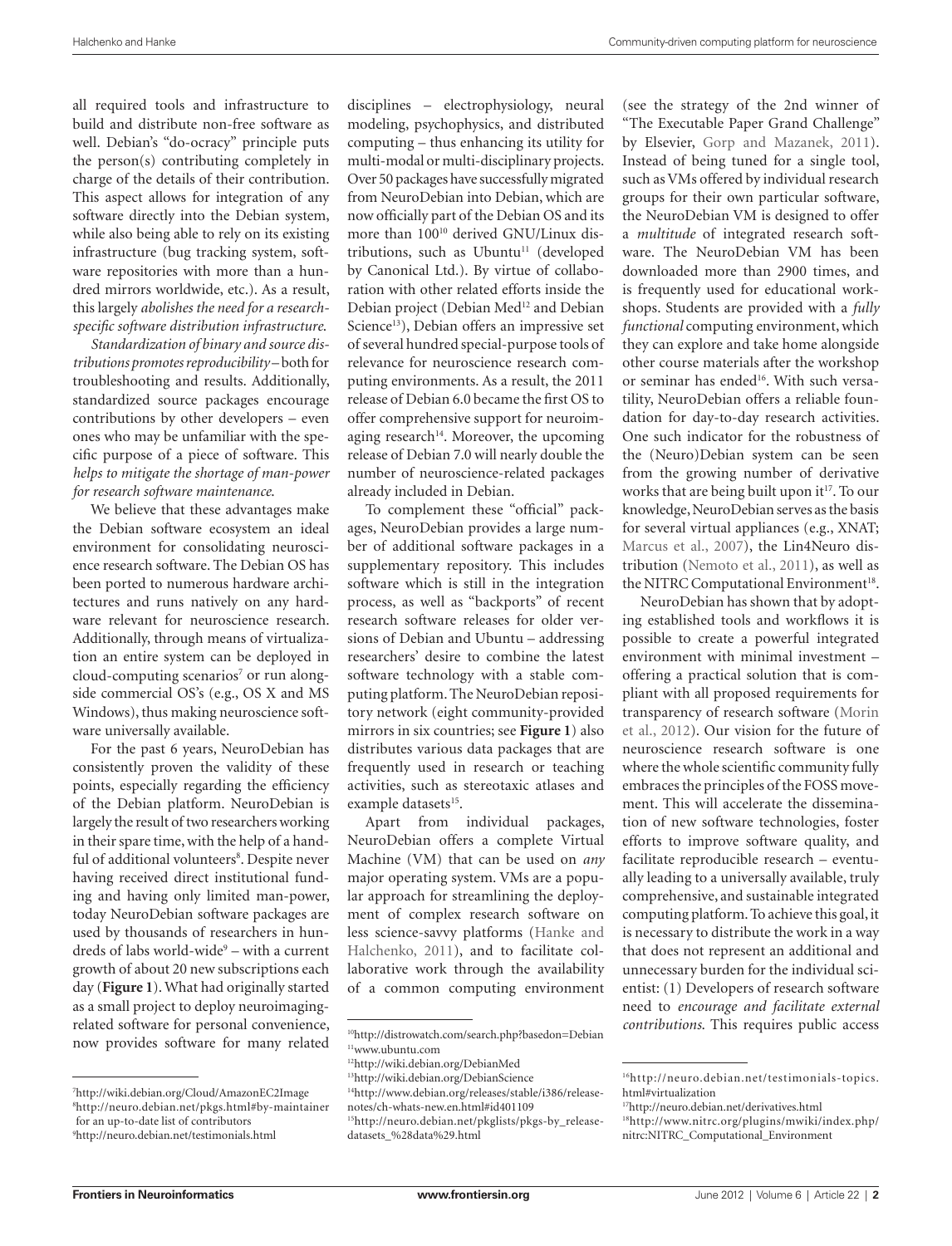

**Figure 1 | NeuroDebian repository access statistics from March 2009 to April 2012. (A)** Geographic distribution of NeuroDebian repository accesses, aggregated by city or region as determined by GeoIP. Where no region-specific GeoIP information is available, statistics are placed into the center of the respective country. The color of each circle depicts the total number of package downloads and its size corresponds to the number of IP addresses which

accessed the repository from that region. Push-pin icons indicate the location of NeuroDebian repository mirrors. **(B)** Daily statistic. The blue curve (# of update requests) shows the number of IP-address/OS-release combinations accessing the repository on any given day. This number should well approximate the lower bound of current "subscribers" of the repository. The red curve corresponds to the number of daily binary package downloads.

to all of the standard tools of a typical FOSS development workflow, such as a version control system, bug tracker, and mailing list. Software needs to be released under a standard FOSS license in order to avoid wasteful reimplementation efforts caused by license incompatibilities. Efforts to integrate individual tools into larger analysis suites or software distributions must be promoted<sup>19</sup>, as increased exposure by frequent re-use (instead of duplication) helps to improve software quality and minimize the "cost." (2) Users of research software need to *offer as much feedback as possible*. Software authors need to know how, and how often, their tools are being used in order to be able to obtain sufficient funding for future development and maintenance. Knowledge of typical usage patterns is also critical to decide which functionality is most important and where development resources should be focused. There are tools to report anonymous usage statistics automatically (e.g., Debian popularity contest<sup>20</sup>), abolishing the need for time-consuming manual actions. When software defects are discovered, they must be reported immediately. Reports need

to be directed to a public forum to allow other researchers to check for the status of a particular defect and coordinate the efforts to fix it. Engagement with end-users will help guarantee the robust and *correct* operation of their computing research environments and thus improve the quality and productivity of research.

While these actions only require very little time from an individual researcher, their combined effect when adopted by a community can be massive. The breathtaking development pace of the  $NiPy<sup>21</sup>$  and NeuralEnsemble22 communities are flagship examples of the power and potential of what can be achieved when the proposed principles are put into effect.

As a global community of scientists, it is now our chance to take the next step toward an accessible open science. Together we can create an integrated computing platform that we all freely share, to exchange data and ideas, implemented as software, that we all maintain collaboratively. It is unlikely that any single project with a classical funding scheme will ever accomplish what is needed. The tools are there – we just need to do it.

### **Acknowledgments**

We are grateful to all Debian contributors for their dedication to free software. Thanks to the developers of open research software which make NeuroDebian possible and "open science" feasible. We are indebted to our colleagues for their critical comments, and to Alex Waite for his work on improving the readability of this manuscript. Lastly, our sincere gratitude is extended to Jim Haxby for his generous and enduring support of NeuroDebian.

## **References**

- Fortuna, M. A., Bonachela, J. A., and Levin, S. A. (2011). Evolution of a modular software network. *Proc. Natl. Acad. Sci. U.S.A.* 108, 19985–19989.
- Ghosh, R. (2006). *Study on the: Economic Impact of Open Source Software on Innovation and the Competitiveness of the Information and Communication Technologies (ICT) Sector in the EU*. Technical Report. European Commission. Available at: [http://ec.europa.eu/enterprise/sectors/ict/](http://ec.europa.eu/enterprise/sectors/ict/files/2006-11-20-flossimpact_en.pdf) [files/2006-11-20-flossimpact\\_en.pdf](http://ec.europa.eu/enterprise/sectors/ict/files/2006-11-20-flossimpact_en.pdf)
- Gorp, P. V., and Mazanek, S. (2011). SHARE: a web portal for creating and sharing executable research papers. *Procedia Comput. Sci.* 4, 589–597.
- Hanke, M., and Halchenko, Y. O. (2011). Neuroscience runs on GNU/Linux. *Front. Neuroinform.* 5:8. doi: 10.3389/fninf.2011.00008
- Ince, D. C., Hatton, L., and Graham-Cumming, J. (2012). The case for open computer programs. *Nature* 482, 485–488.
- Jackson, I., Schwarz, C., and Debian Project. (2012). *Debian Policy Manual [Computer Software Manual]*, Version 3.9.3.1. Available at: http://www.debian.org/ doc/debian-policy

<sup>19</sup><http://wiki.debian.org/UpstreamGuide>

<sup>20</sup><http://popcon.debian.org>

<sup>21</sup><http://www.nipy.org>

<sup>22</sup><http://neuralensemble.org/>